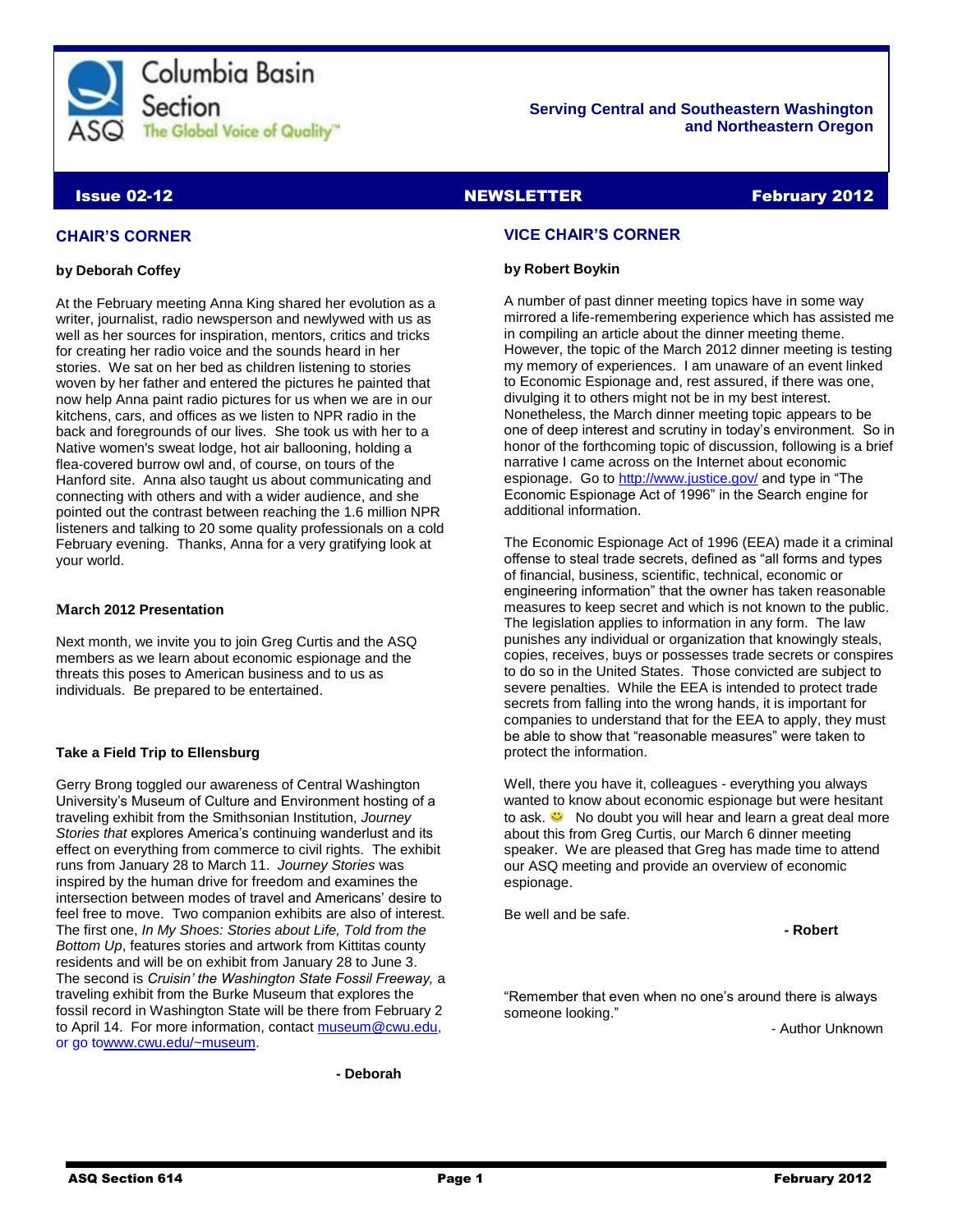

# **March 6, 2012 American Society for Quality Columbia Basin Section 614**



Tuesday March 6, 2012

## **LOCATION:**

O'Callahan's/Shilo Inn 50 Comstock Richland, Washington

5:30 p.m. - Check in/Networking (no host cocktail service)

6:00 p.m. - Buffet Dinner

6:45 p.m. - Presentation

### **DINNER BUFFET MENU:**

The Chef and crew at O'Callahan's Restaurant always provide a fine and varied buffet dinner for us. The buffet usually includes two entree choices, plus accompanying vegetable, a number of tasty salads, and a vegetable and/or fruit tray.

Your choice of coffee, tea or decaf is included with dinner. And don't forget to save room for dessert!

### **Cost:**

\$17 ASQ members \$20 non members \$5 presentation only

Reservations are requested by March 1. E-mail [dscoffey01@aol.com](mailto:dscoffey01@aol.com) with your name, phone number, company affiliation, and type of

reservation, or call Deborah at 509-375-5011.

Note: All no shows will be billed unless cancelled 48 hours in advance.

For more information about our ASQ section and other upcoming events: [www.asq614.org/](http://www.asq614.org/)

# **"Economic Espionage"**

## **Greg Curtis**

**DOE – Counterintelligence Pacific Northwest Field Office, PNNL**



Economic espionage by foreign adversaries costs the United States, conservatively, 400 billion dollars annually. About 86% of the world's intellectual property is developed within this country, yet we enjoy only 50% of the economic outfall of this resource. The other 36% is systematically and intentionally stolen by other countries competing with the United States in the world market.

By not having to provide the financial resources needed for research and development of new technology, these countries can produce and subsequently market the same product at greatly reduced costs as compared to the United States. Hence, the economic strength of this country is weakened, which manifests itself in a host of negative impacts to our wellbeing, as well as our national security. The tradecraft and operations involved in economic espionage are typically similar to those used by foreign spies to gain top-secret military and political information from the United States. In fact, much economic loss can be attributed to traditional intelligence gathering operations by foreign intelligence services.

This presentation promises to be engaging, interactive and humorous, in an effort to entertain as well as inform.

*About the Speaker: After an indiscretionary adolescent period of social meandering and exploitation of parental resources, followed by academia semi-dysfunction at Washington State University, Greg Curtis began a pseudo-adult career in 1979 and served 19 years with Safeguards and Security for the Department of Energy Hanford Site, in a variety of disciplines and management positions including law enforcement, executive protection, criminal/security/internal investigations, foreign national visits and assignments, intelligence, and counterintelligence.*

*Greg has been directly involved in counterintelligence/counterterrorism (CI/CT) activities as a U.S. Department of Energy Counterintelligence Officer for the past 14 years. He has attended numerous United States Intelligence Community (USIC) CI/CT certification schools including those offered by the Central Intelligence Agency in Langley, Virginia, and the FBI Academy in Quantico, Virginia, and he is a graduate of the CI Centre for Counterintelligence Studies advanced course at Alexandria, Virginia. Greg initiated the PNNL CI Community Outreach program in 2005 and has since spoken to thousands of people involved in civic organizations, community involvement groups, and professional societies. He also teaches a 5-hour course on economic espionage to regional high school and college students.*